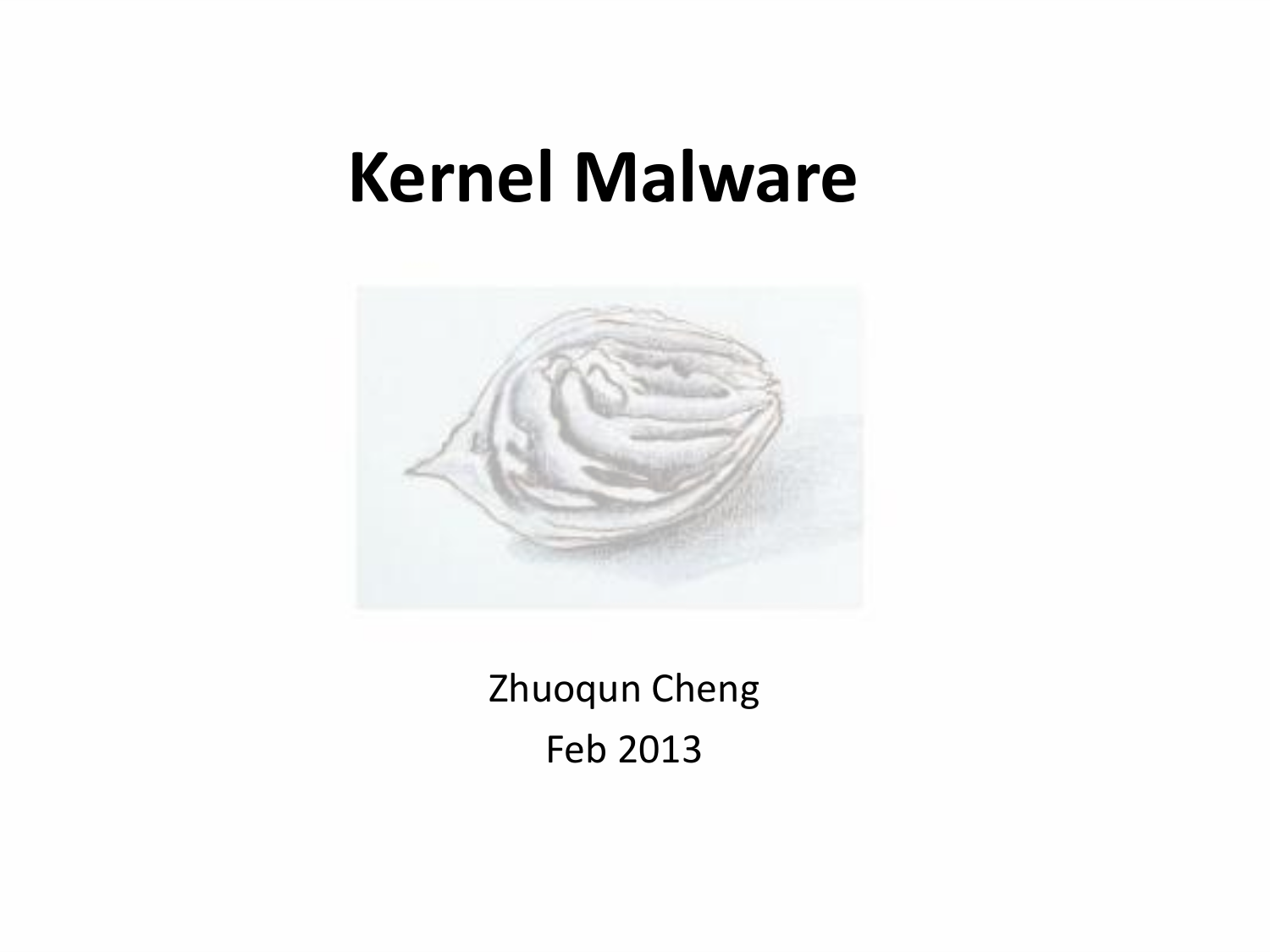## **Kernel Mode vs. User Mode**

• **x86 provides 4 privilege levels**

**Ring 0 – kernel mode for kernel (highest)**

 **Ring 1,2 - not used**

- **Ring 3 - user mode for applications (lowest)**
- **Higher level can control lower levels and access more hardware resources**

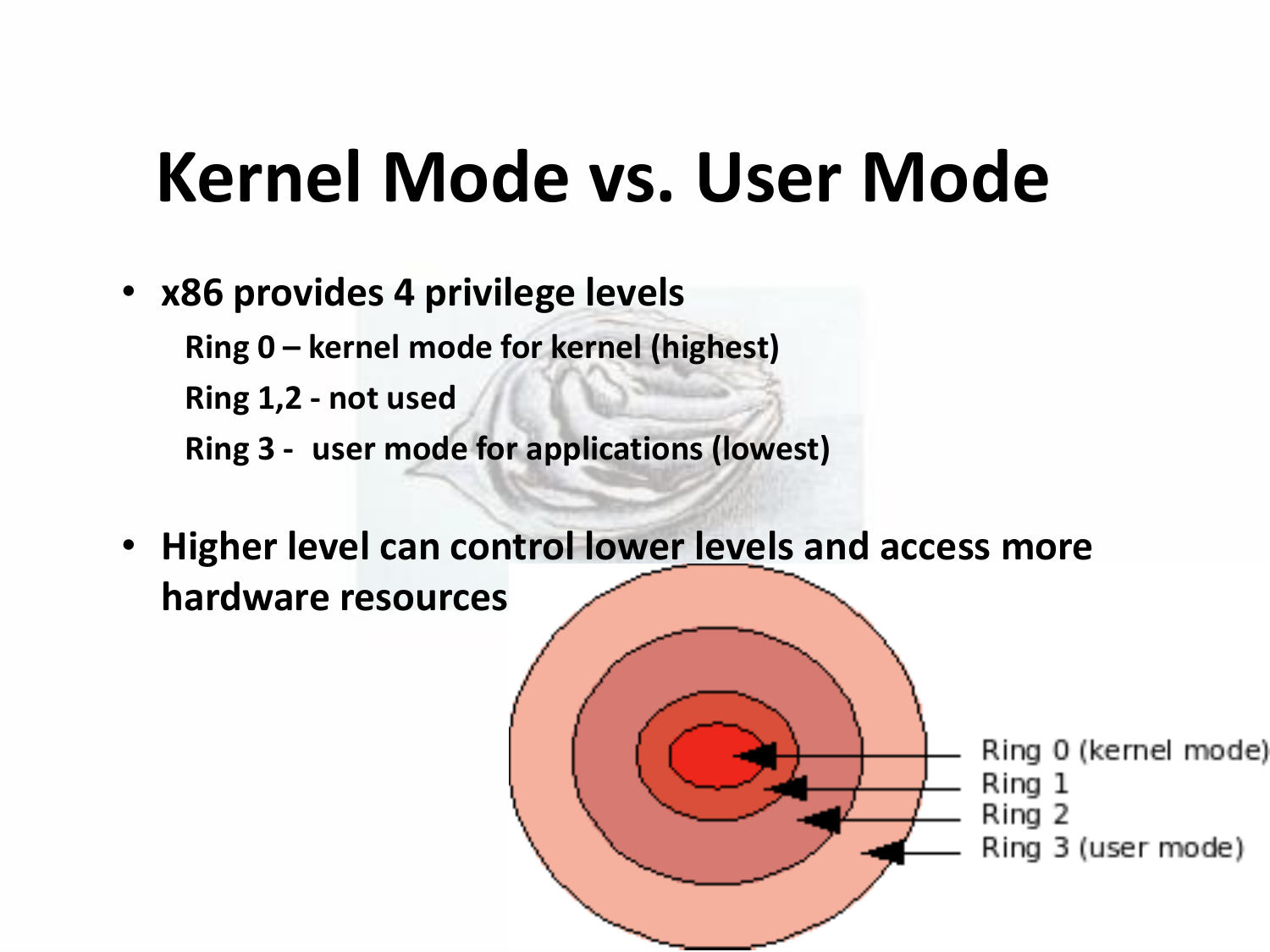#### **Kernel Malware vs. User Malware**

- **Kernel malware is more destructive**
	- **Can control the whole system**
	- **including both hardware and software**
- **Kernel malware is more difficult to detect or remove**
	- **Many antivirus software runs in user mode**
	- **lower privilege than malware**
	- **cannot scan or modify malware in kernel mode**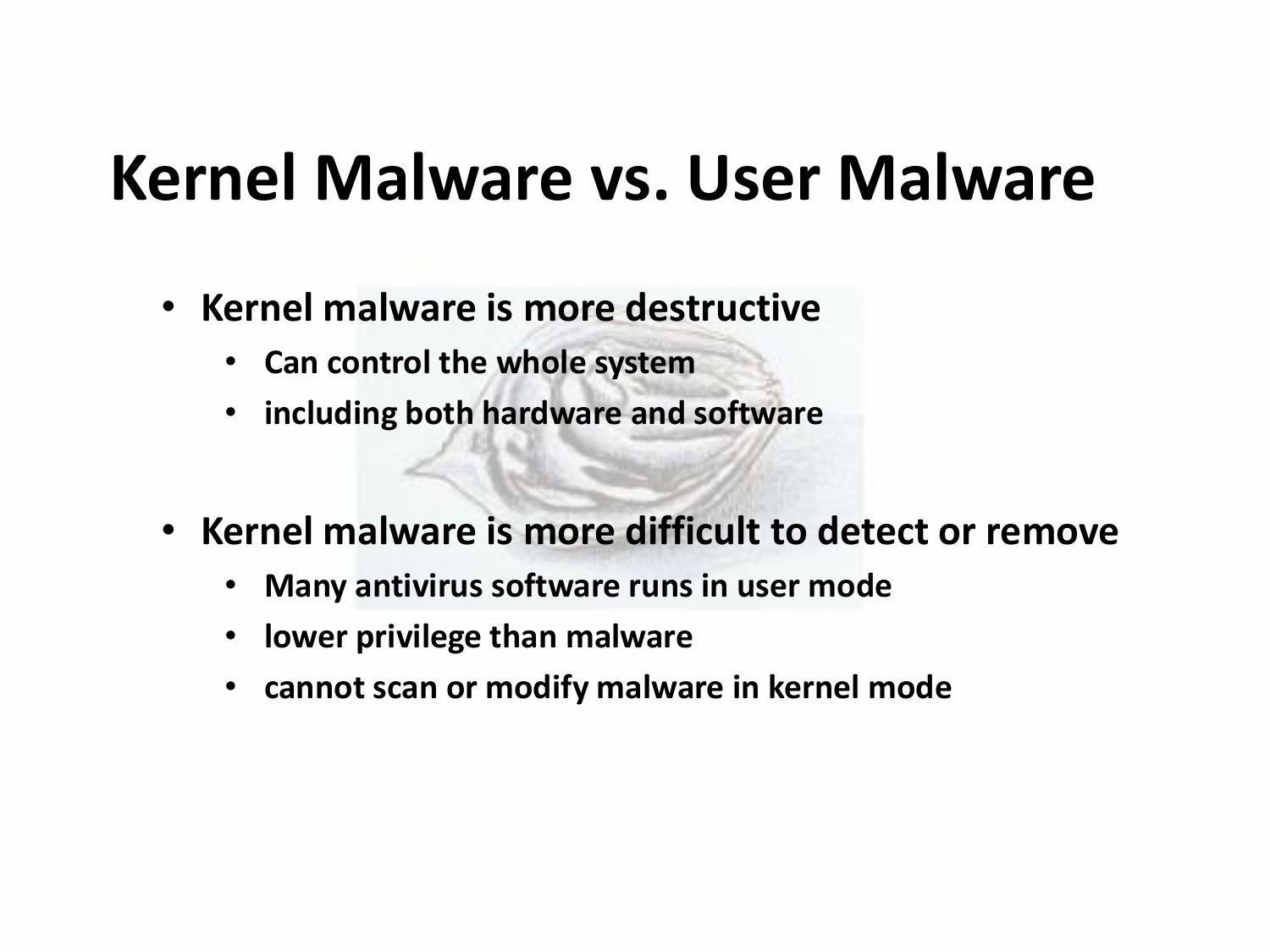#### **Kernel Malware vs. User Malware**

- **Kernel malware is more difficult to develop**
	- **Kernel is complex**
	- **Kernel mode malware are more likely to have bugs**
	- **Even a minor bug in kernel mode can cause kernel crash**
- **That's why kernel mode malware is rare**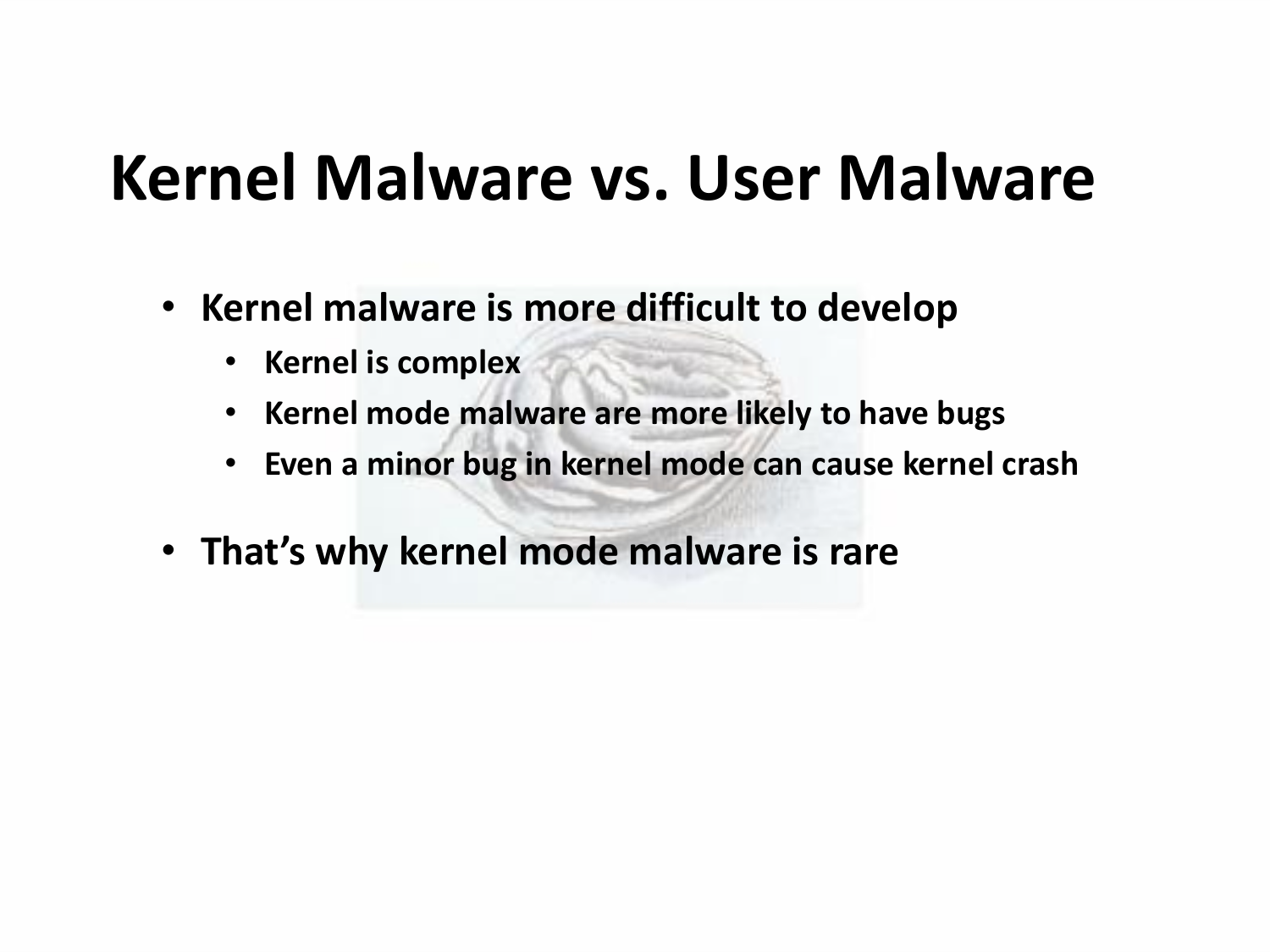## **An Example**

- **SpamTool.Win32.Mailbot.az**
	- **Found in December 2005 on Windows XP**
	- **A kernel-mode driver**
	- **Took control of the System Service Dispatcher (SSD)**
	- **Applications requesting system service could be redirected to other system functions (including functions in malware)**
	- **So all applications are actually under its control**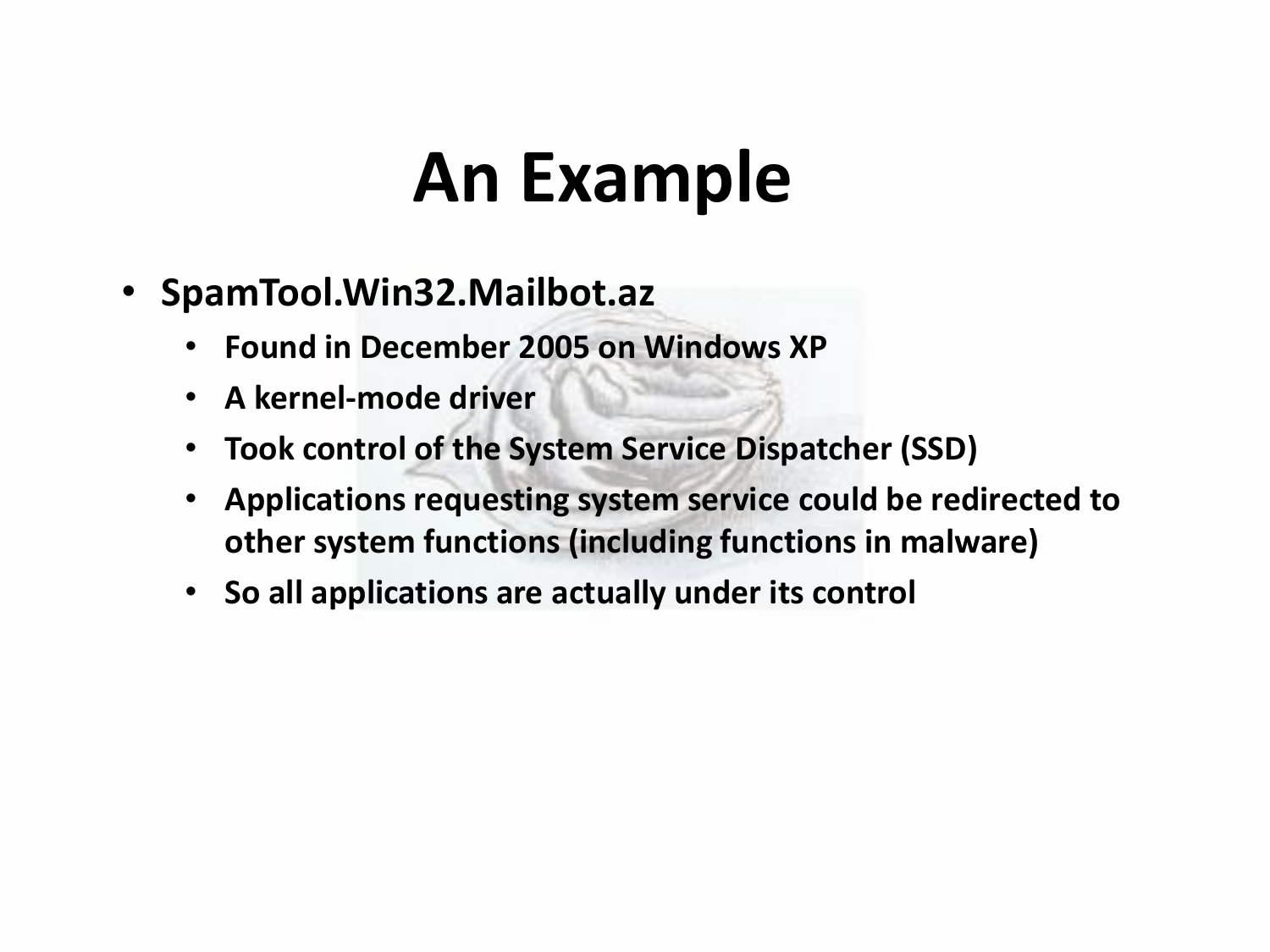## **How to exploit kernel?**

#### • **Stack overflow?**

- **Kernel has only one stack**
- **Fixed size, 8KB, quite small**
- **Very likely to overwrite some important kernel data**
- **Cause kernel crash**
- **Loadable driver!**
	- **Drivers run in kernel mode**
	- **Windows allows drivers to be loaded at runtime**
	- **Develop malware as drivers and ask kernel to load it**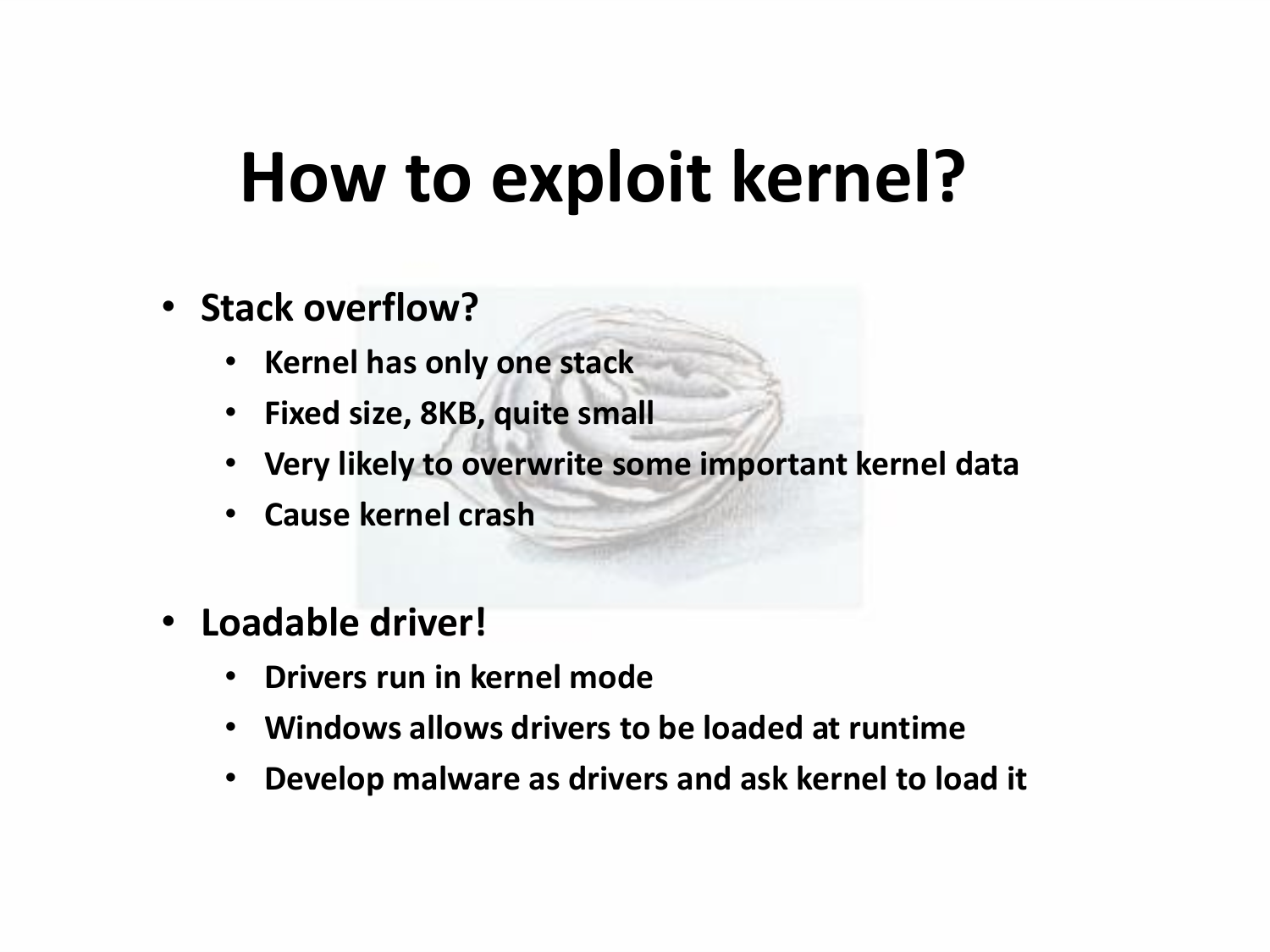#### **Mitigation**

- **Drivers must be signed since Windows Vista**
- **Check before driver is loaded**
- **Unsigned driver cannot be loaded into kernel**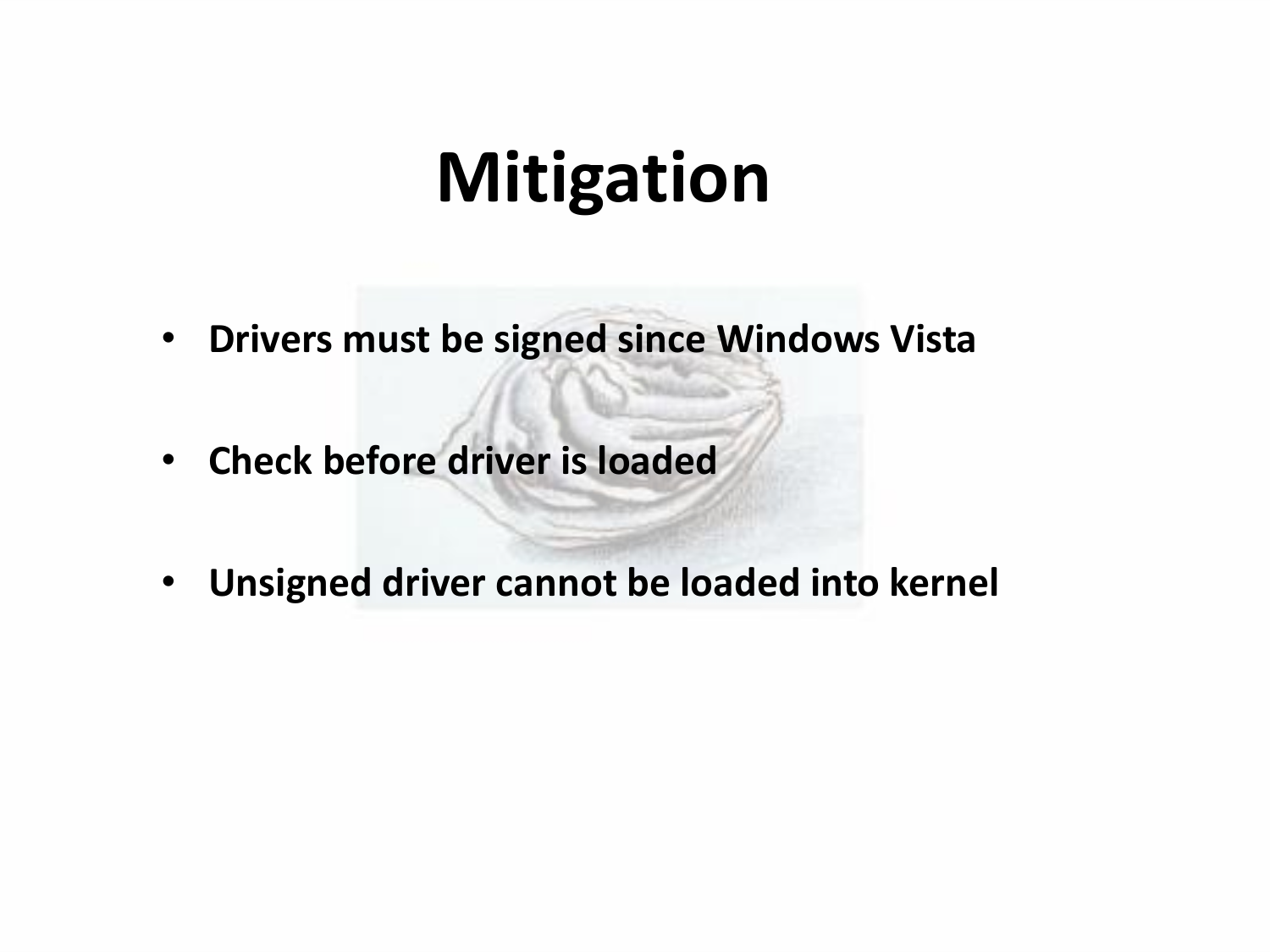## **One possible bypass**

- **Loaded driver (signed and checked) will be swapped out from memory to** *Pagefile* **in disk when short of memory**
- **Modify** *Pagefile* **and insert our shellcode**
- **Call that driver**
- **Swapped in and get executed**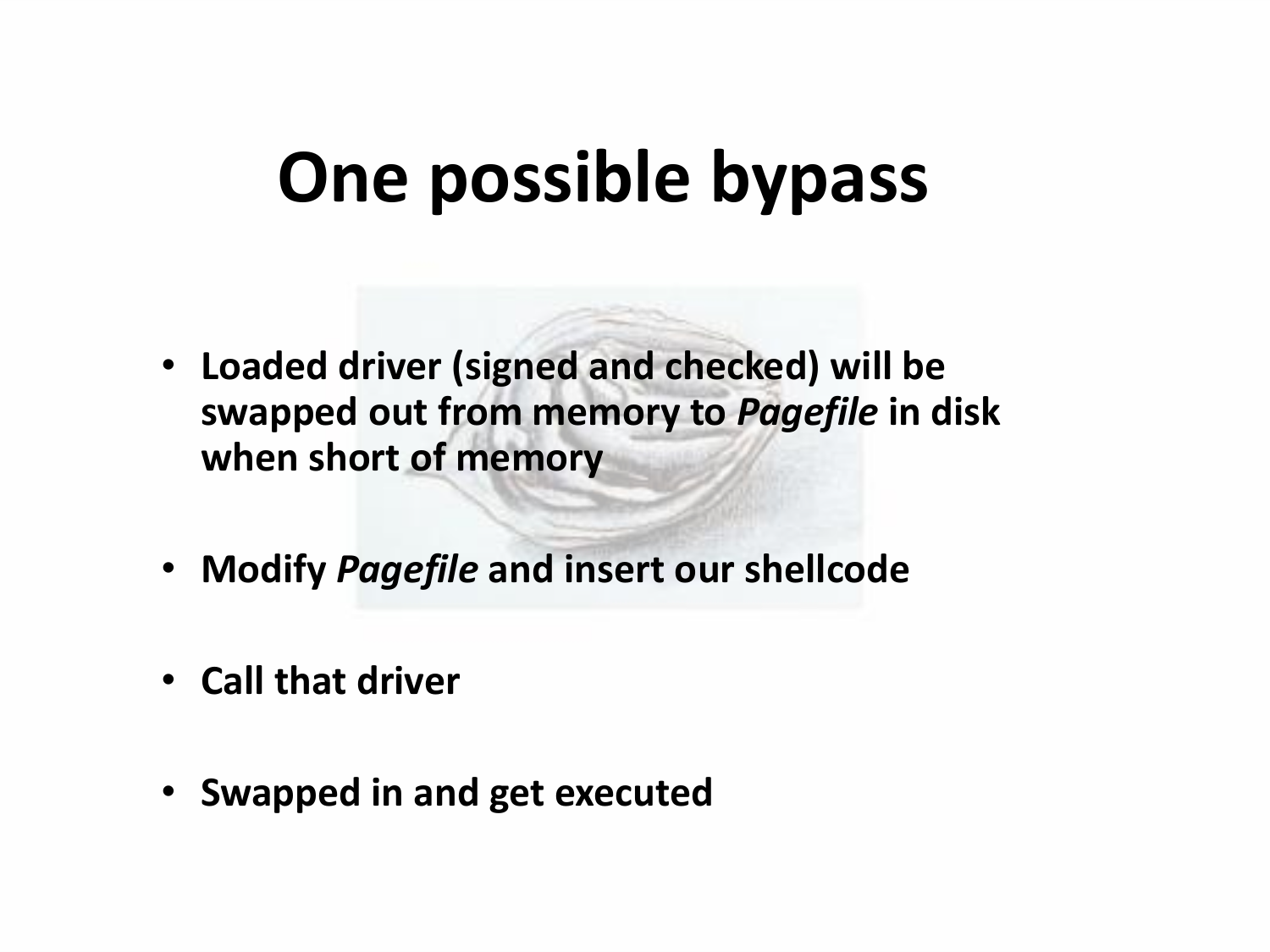# **First how to force the specific driver to be swapped out?**

- **Allocate huge amount of memory for a process to use up physical memory**
- **Some rarely used drivers are always swapped into disk**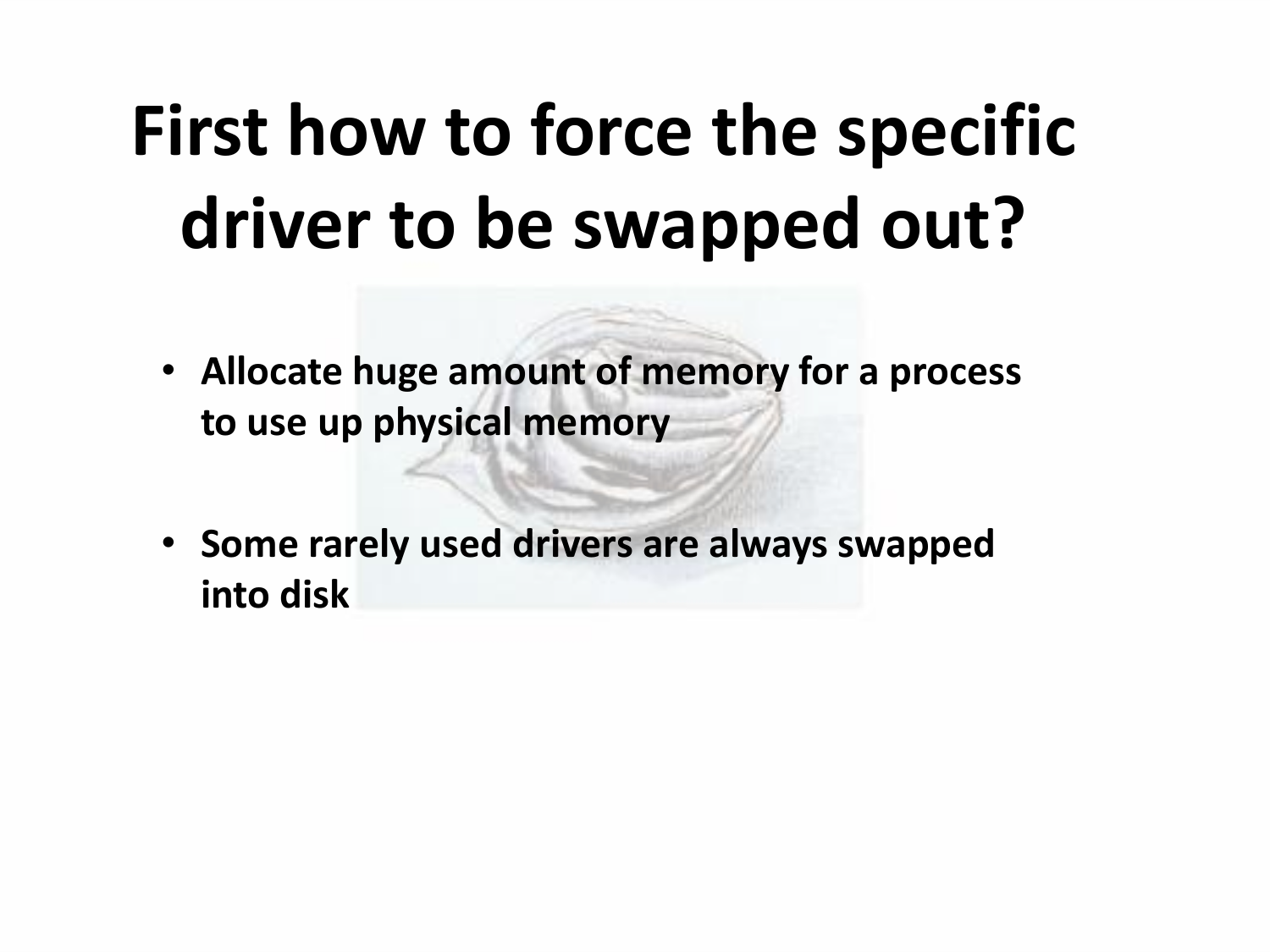# **Second how to locate and modify that driver?**

- **Take a sufficiently long binary string (one of its functions) of that driver**
- **Do a pattern search in the disk region where**  *Pagefile* **probably resides**
- **Replace it with our shellcode (extremely difficult to create useful shellcode)**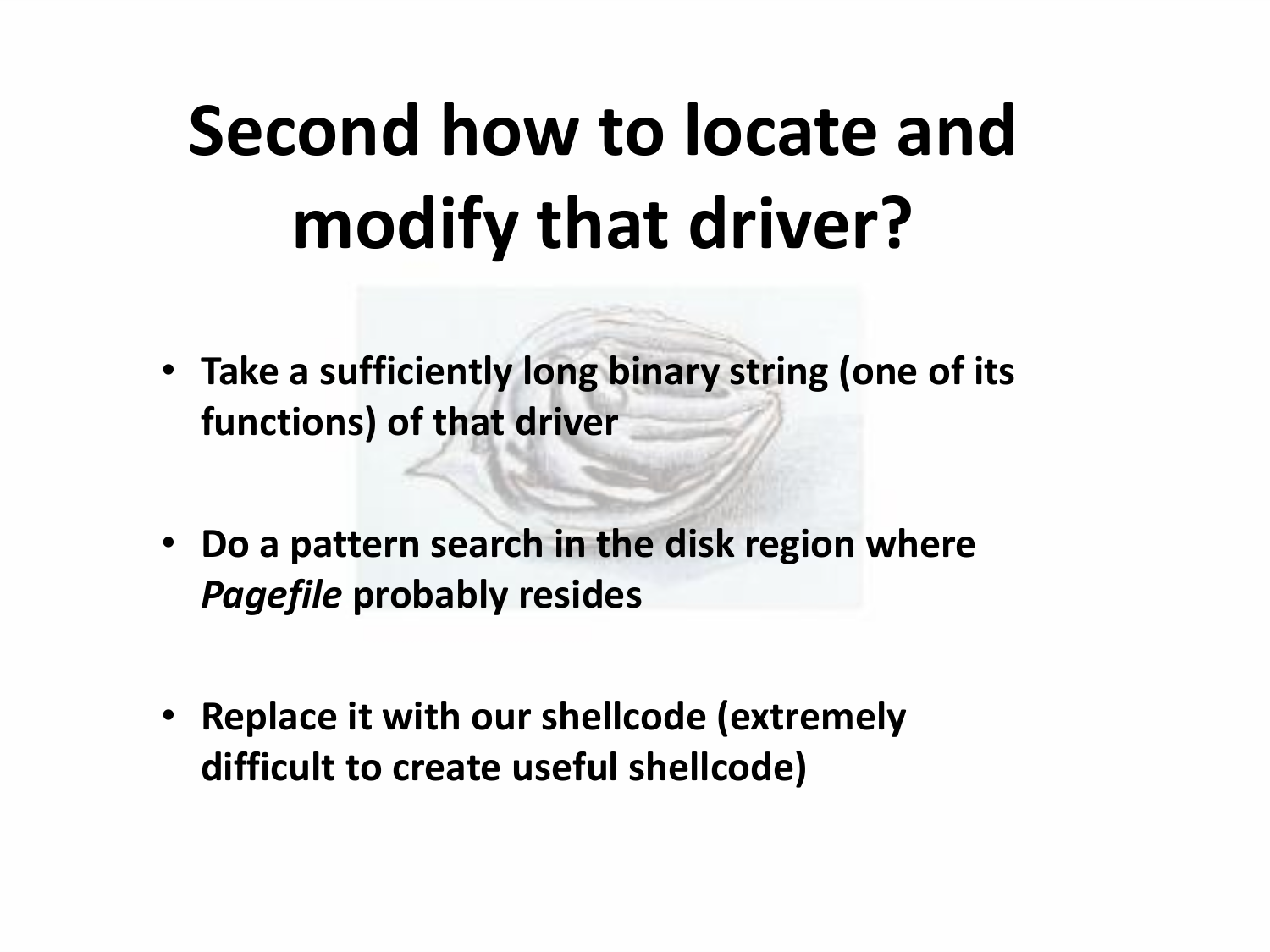#### **Final step**

- **Call that driver**
- **Driver gets swapped in and malware injected!**
- **Or kernel dies…**

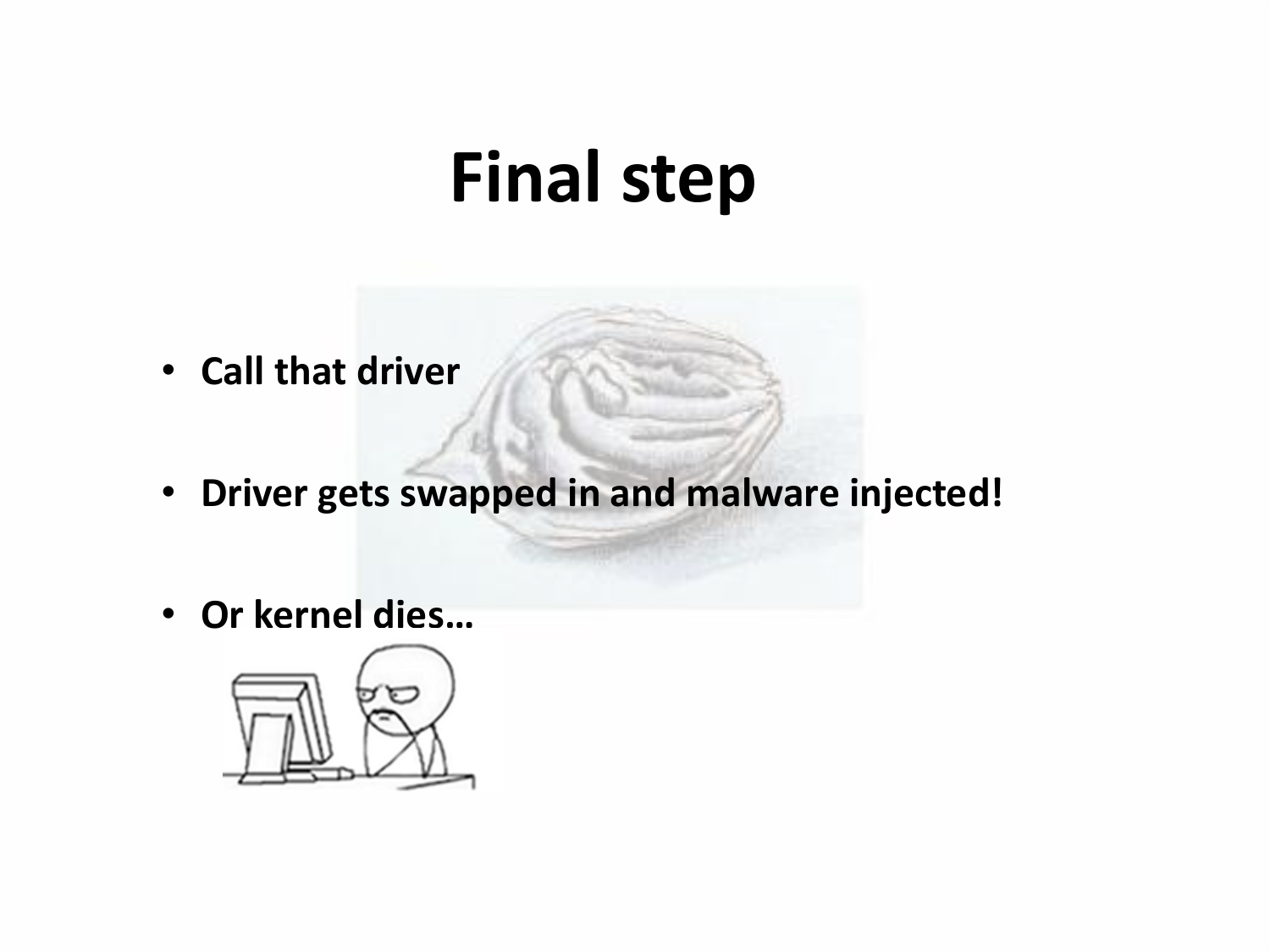#### **Wait…**

- **Why operating system doesn't stop us from scanning and modifying** *Pagefile*
	- **Windows has documented API to allow raw access to disk from user mode**
	- **We can read and write disk sectors which are occupied by the** *Pagefile*
	- **While kernel has no idea what file we are modifying since we don't go through file system**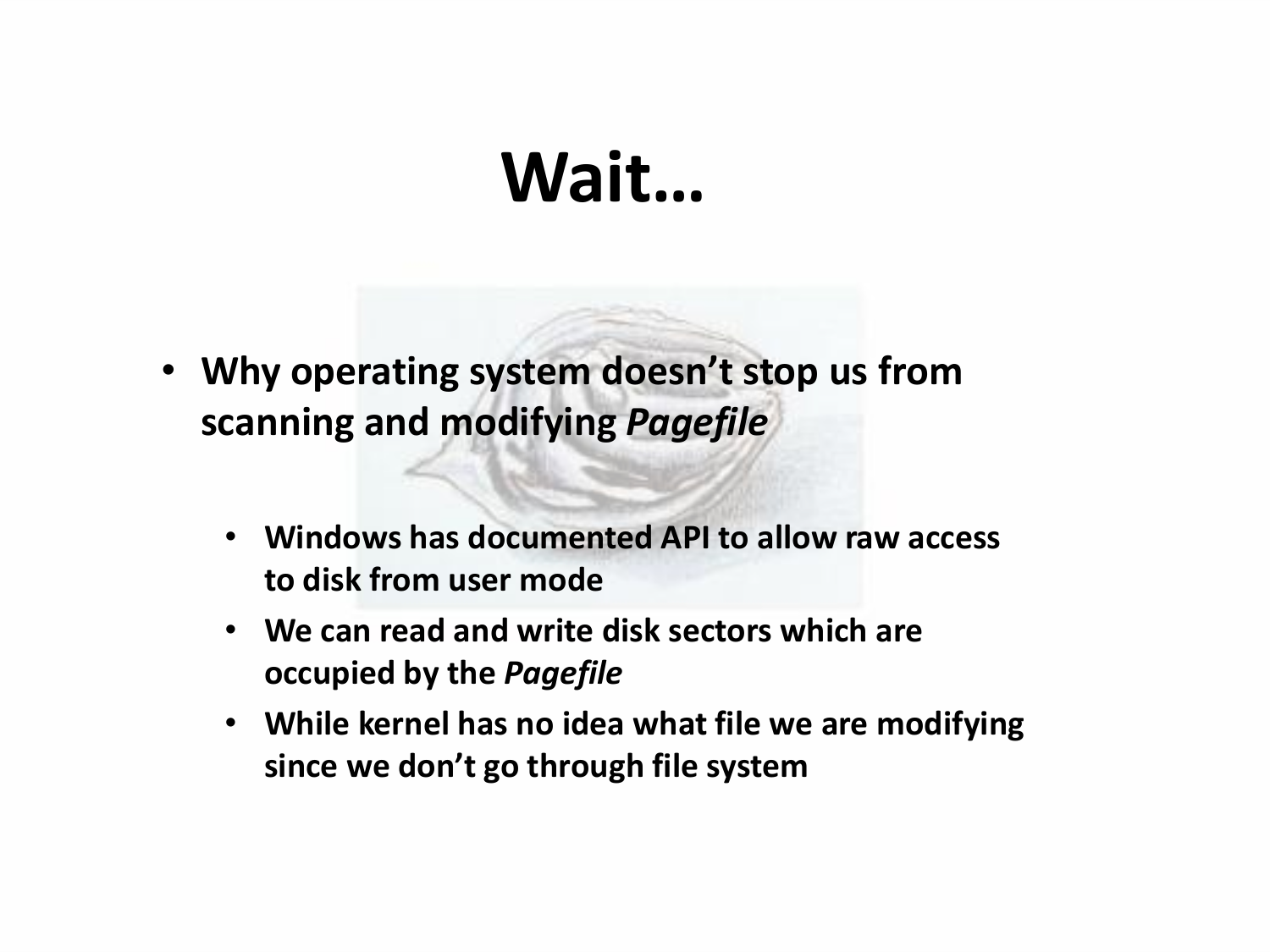#### **Possible mitigations**

- **Forbid raw disk access from user mode**
	- **probably break lots of programs**
- **Encrypt** *Pagefile*
	- **Big performance impact**
- **Disable kernel memory swapping**
	- **Possible. But users lose this useful feature**